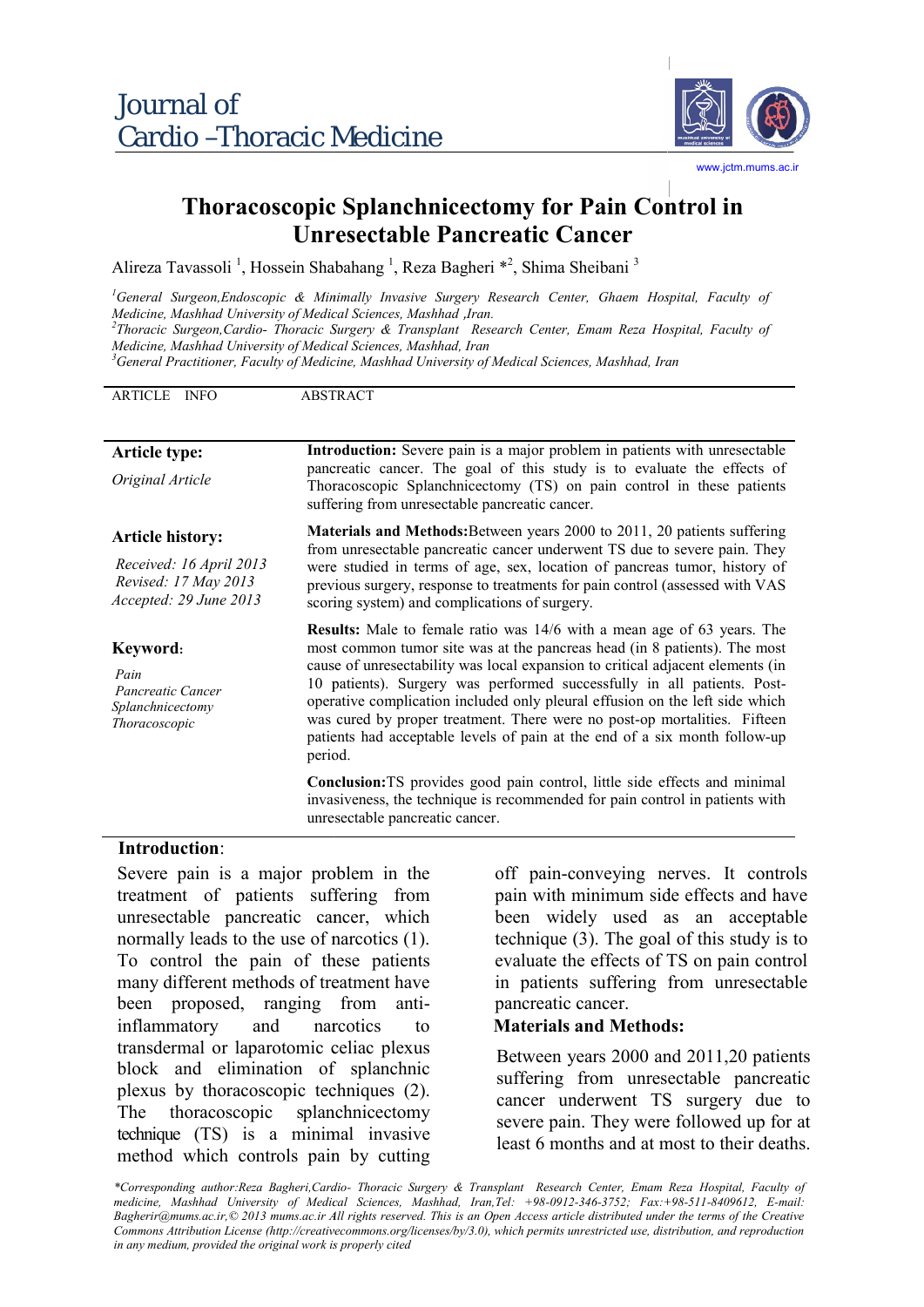Patients were studied in terms of age, sex, location of pancreas tumour and history of previous surgeries. All pre-op patients were analyzed by a visual analogue pain score (VAS). Pain-free patients received a score of 0 and maximum pain patients received a score of 10 (4). Patients were followed up after the first post-op day, one week, three weeks, one month and then 3 months after the surgery.The patients were fully oriented on the surgery and possible side effects and their consent was obtained for the surgery. They were then evaluated for cardiovascular conditions and the required medical tests were taken. Anaesthesia was administered by double lumen endotracheal intubation and the patients were put in a left lateral position. A port 10 was inserted in the 6th midauxiliary inter-costal space for camera and two 5mm ports were placed in the posterior 7th and 9th auxiliary lines. Dissection was done from T5 to the diaphragm, once the splanchnic nerve was found, all nerve connections were cut by clips and the dissection was continued up to the diaphragm. At diaphragm the nerve is clipped and cut and sent to pathology lab for verification. At the end of the procedure a chest tube of size 28 is placed inside the left thoracic space, to be extracted the day after radiography. These<br>ones blowskitehomological internal in the space of the constraints were studied in the mass of a<br>galaxies the constraints of the constraints of the constraints of the<br>constraints of the constraints of the constraint

## **Results**:

Twenty patients were studied of which 14 were men and 6 were women (M/F=14/6) of an average age of 63 year.The tumor site was on the pancreas head in 8 patients (40%), on the pancreas body in 6 patients and on the pancreas tail in the remaining 6 patients. Previous surgeries of the patients included 8 cases of cystojejunostomy, 6 cases of gastrojejunostomy, 7 cases of diagnositic laparotomy, and 5 cases of diagnostic laparoscopy. The cause of unresectability was local expansion of the tumor and

*J Cardio-Thoracic Medicine 2013;1(2)* 54

involvement of major adjacent elements in 10 patients, liver metastasis in 4 patients, and peritoneal seeding in 6 patients. All patients received chemotherapy before pain control surgery; only 5 patients received radiotherapy with chemotherapy. Thoracoscopic sympathectomy complication included plural effusion in one patient, which was cured by needle aspiration. There were no other post-op complications or mortalities. The pain score was  $8.2 \pm 1.2$  before the surgery, but in a dramatic response it dropped to  $1.4\pm 1$  in the day after the surgery and to 1.7 $\pm$ 1.5 in the first week and to 2.9 $\pm$ 1.2 in the first month and  $4\pm 0.9$  in the third month. In general, 15 patients had acceptable levels of pain at the end of a 6 month follow-up period, with no need for narcotics, while 3 patients experienced pain relapse and needed narcotic drugs, and two patients passed away. Both mortalities were in good pain control conditions and did not need narcotic drugs. Figure 1 shows the mean VAS scores of the patients.



**Figure.1:** Mean visual analog scale (VAS**)**

### **Discussion**:

Severe abdominal pain is a serious symptom of unresectable pancreatic cancer. Given the fact that the disease normally has no final treatment, the main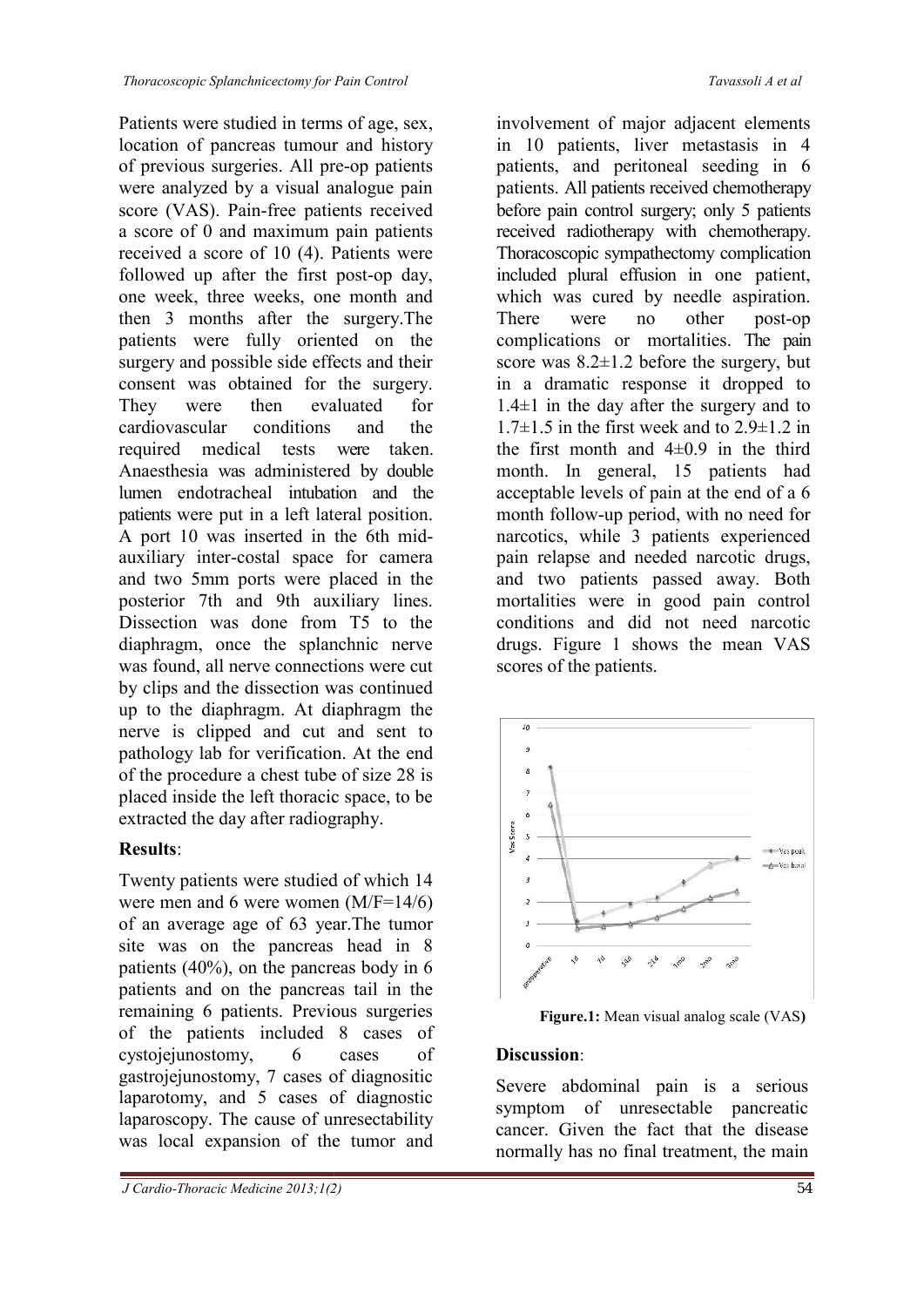goal focus on pain management. Numerous painkillers and narcotics are available for such patients, including varieties of non-narcotic and narcotic palliatives as well as silicate plexus block. There are also various surgical techniques such as splanchnic plexus block (5) and pancreatic denervation. In 1942 the first splanchnicectomy surgery was done by Mullet-Guy by means of laparotomy to control pain. He did the surgery to control chronic pancreatic pain (6). The first report on splanchnicectomy by thoracotomy was published in 1990 by Stone and Chauvin. They used the technique in controlling chronic pancreatic pain (7).

In 1993 the first report of successful pain control in a patient suffering from pancreatic pain by video assisted thoracoscopic splanchnicectomy was published by Meliei et al and Worsey et al (8, 9). One technique to control pain in patients with unresectable pancreatic cancer is pharmacological blockade of the celiac plexus. This is done either percutaneous or by laparotomy. In a study by Masaki et al in 2002, alcohol was injected into the celiac plexus through laparotomy in 15 patients. The results were then compared to other medical treatments including prescription of narcotics. They reported the technique as a very safe method with acceptable side effects and good results in pain control (10). Early side effects of injection of pharmacologic materials into the celiac plexus included paraplegia, acute pain, diarrhea, or urinary retention, orthostatic hypotension and pain due to chemical neuritis (11).

Due to some serious complications, today surgeons are inclined towards TS which is accompanied by maximum pain control effects. Many studies have been done on TS effectiveness. A study by Leksowski et al in 2001 introduced oneside TS as a very noteworthy technique

because of its excellent results in controlling severe pains of patients with unresectable pancreatic cancer (5). In another study by Piotrohissa et al in 2000 the TS was considered as a short-term effective method of control pain in unresectable pancreatic cancer patients with rare mortality rates (1). In a similar study by Saenz et all in 2000, the TS was recognized as an effective method in controlling pains, resulting in increased patient mobility and improving life expectancy and quality of life (2). In this study, TS has been established as a very effective method for controlling pains in patients with unresecatble pancreatic cancer with minimum morbidity and mortality rates.

## **Conclusion:**

TS provides good pain control, little side effects and minimal invasiveness, the technique is recommended for pain control in patients with advanced pancreatic cancer for which normal palliatives fail to respond.

## **Acknowledgements**:

This paper is the result of a project which was supported by the vice chancellery of research, Mashhad University of Medical Sciences, Mashhad, Iran.

## **Conflict of Interests:**

The authors have no conflict of interests.

## **References**:

1. Pietrabissa A, Vistoli F, Carobbi A, Boggi U, Bisa M, Mosca F. Thoracoscopic Splanchnicectomy for pain Relief in Unrespectable Pancreatic Cancer Andrea. Arch Surg 2000;135:332-335.

2. Saenz A, Kuriansky J, Salvador L, astudillo E, cardona V, shabtai M, Fernandez L. Thoracoscopic Splanchnicectomy for pain contral in patients with unrespectable